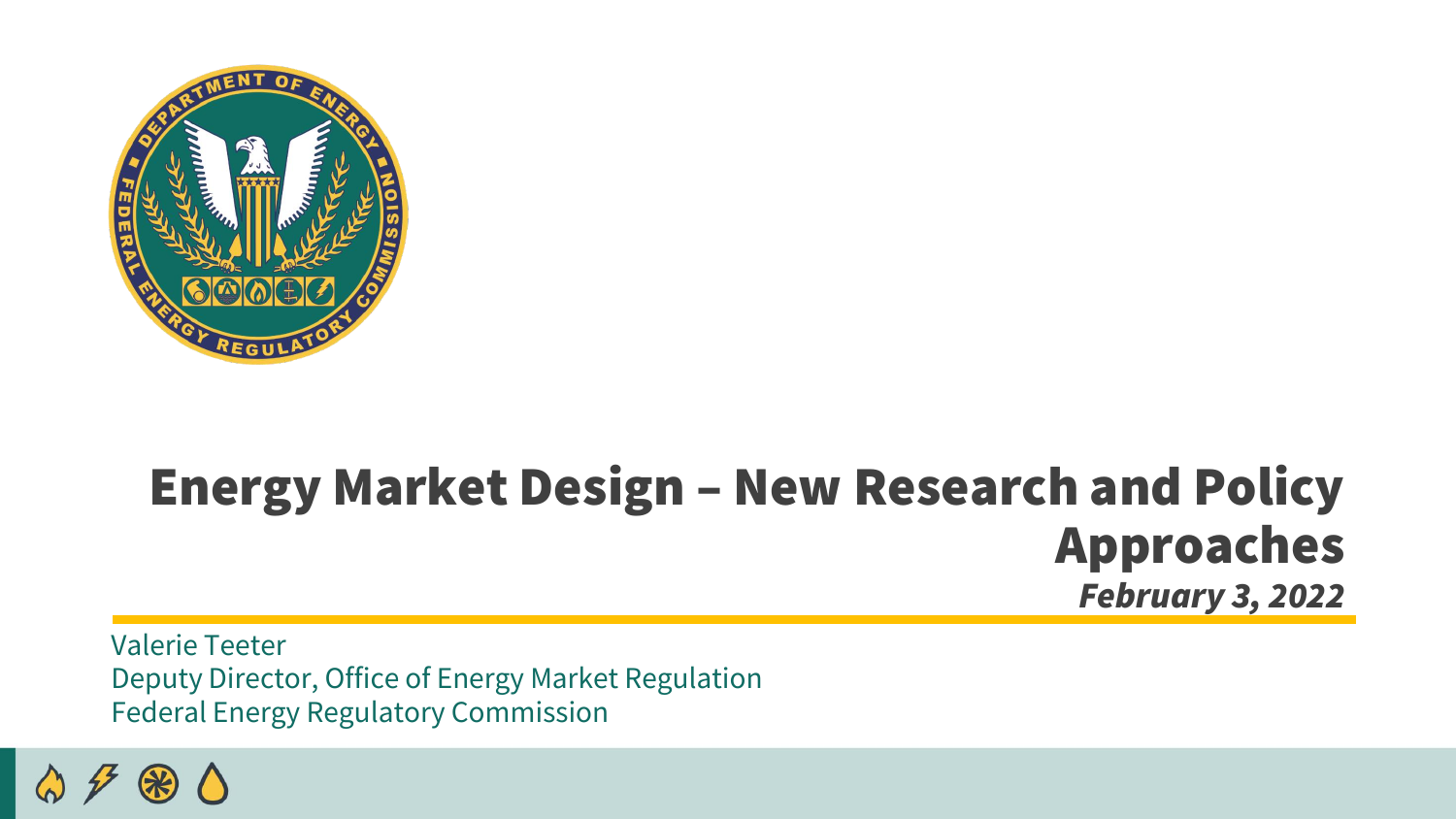### What does the Federal Energy Regulatory Commission (FERC) do?

- Relevant to today's discussion, FERC regulates the rates, terms, and conditions for wholesale power sales and the transmission of electricity in interstate commerce.
- FERC is responsible for ensuring that such rates, terms, and conditions are just and reasonable and not unduly discriminatory or preferential.

For more information, please visit FERC's website at: [What FERC Does | Federal Energy Regulatory Commission](https://www.ferc.gov/about/what-ferc/what-ferc-does)

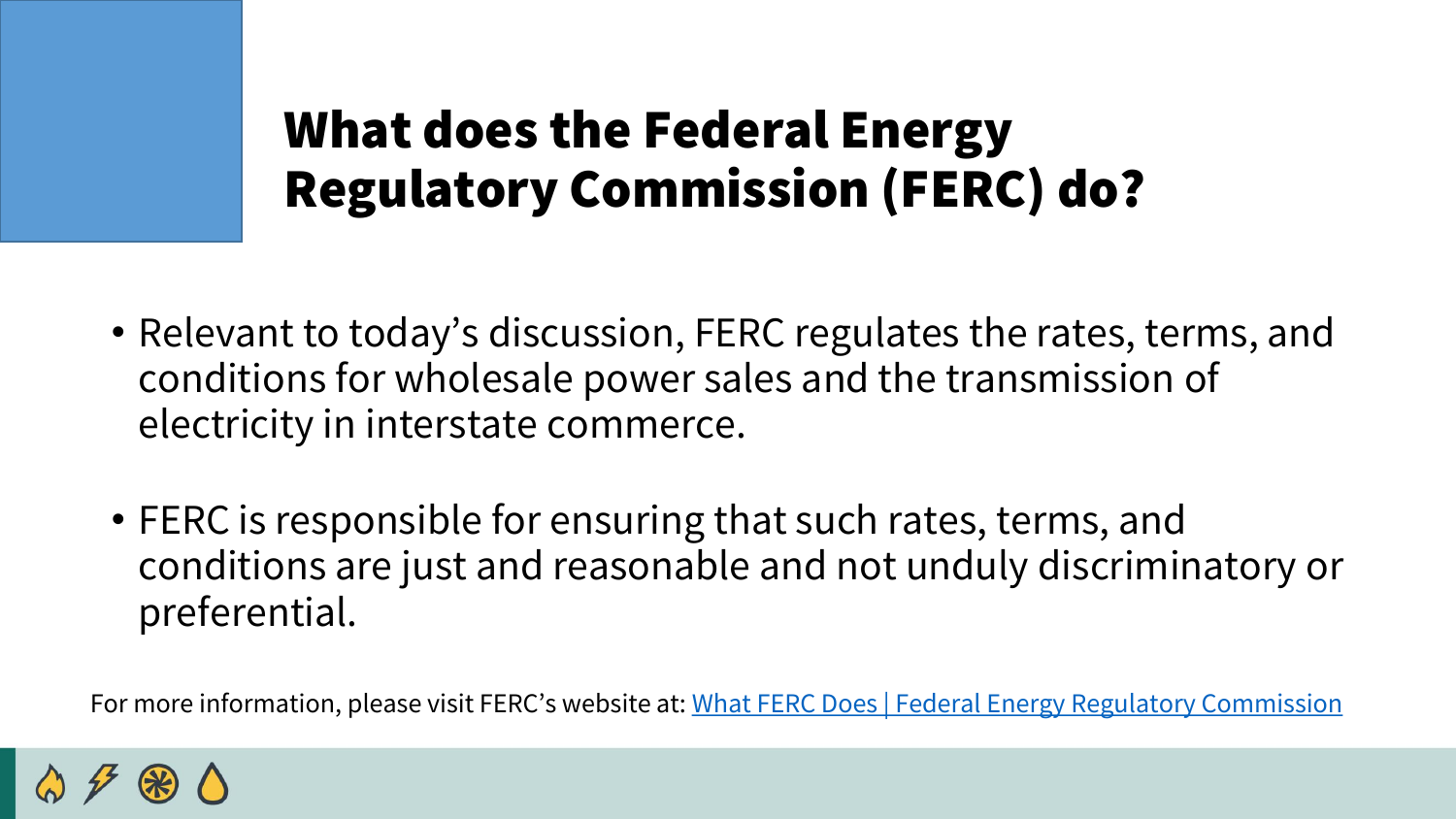# Fall 2021 Technical Conferences Regarding Energy and Ancillary Services Markets

At the conference, panelists discussed:

- The need for additional operational flexibility in organized wholesale electricity markets (RTOs/ISOs)
- Operating Reserve Demand Curves and new market products to address operational flexibility needs
- Market designs that (1) incent resources to reflect their operational flexibility in their offers and (2) maximize the operational flexibility that new and emerging resource types can provide

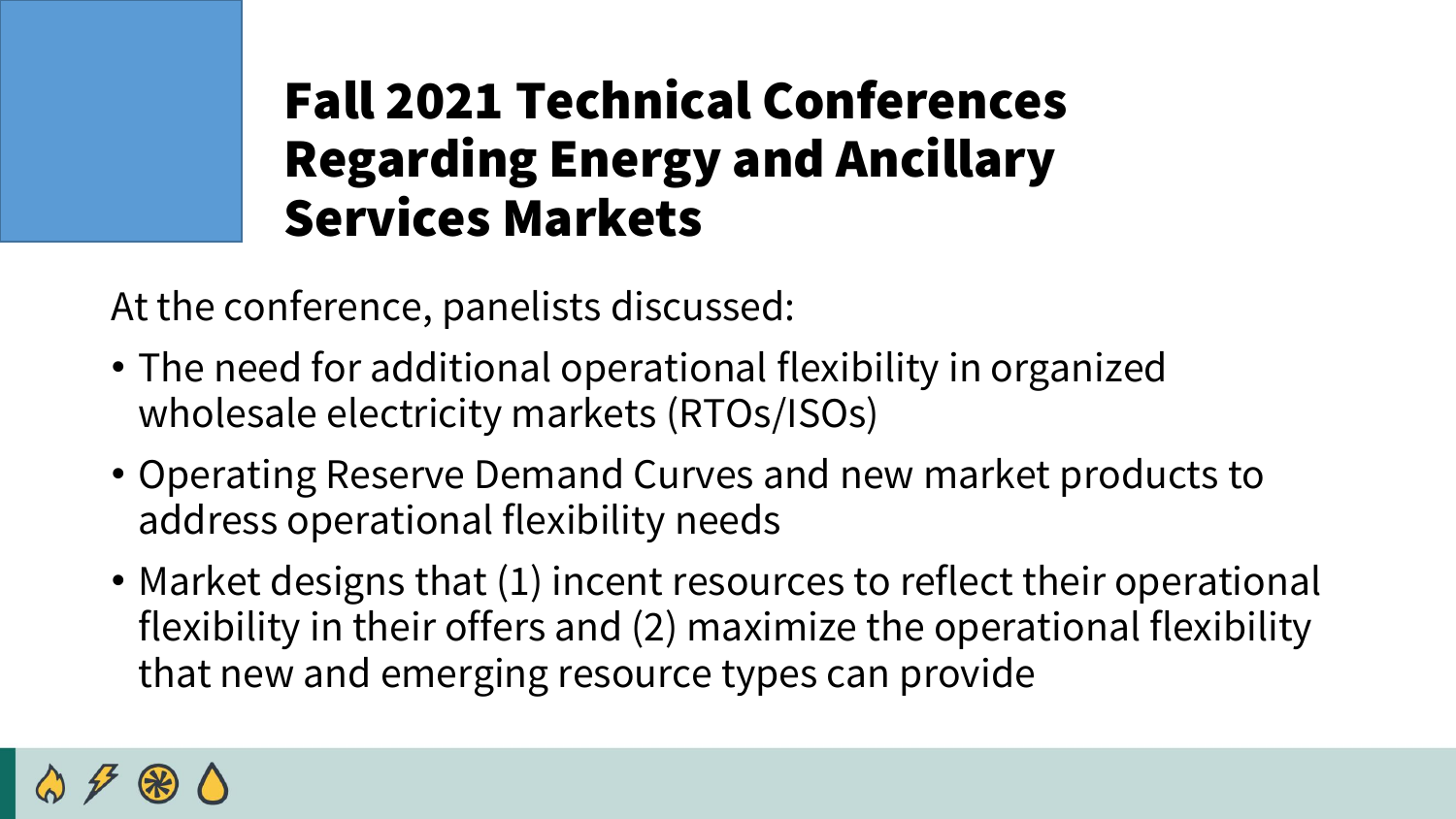### Fall 2021 Technical Conferences Regarding Energy and Ancillary Services Markets

[To learn more, please visit FERC's](https://elibrary.ferc.gov/eLibrary/search) eLibrary system at: eLibrary | General search (ferc.gov)

\**Search Docket No. AD21-10 to find the technical conference agendas, transcripts, speaker materials, and post-technical conference comments*

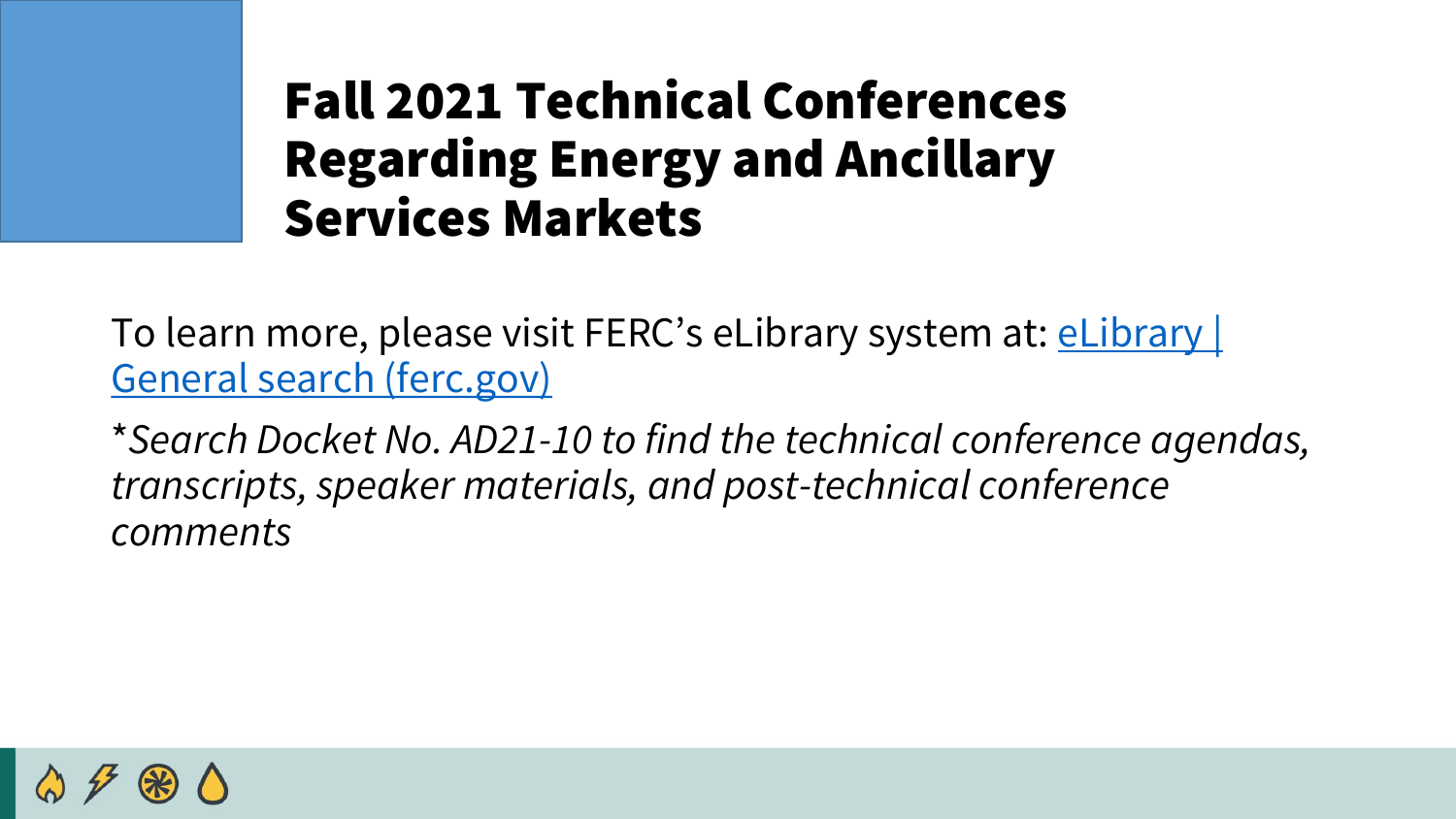# Transmission Planning and Cost Allocation and Generator Interconnection Processes ANOPR

- In July 2021, the Commission issued an Advance Notice of Proposed Rulemaking (ANOPR) on transmission planning and cost allocation and generator interconnection processes in Docket No. RM21-17.
- In the ANOPR, the Commission invited comment on a wide range of questions concerning potential reforms to Commissionjurisdictional transmission planning processes, cost allocation methods, and generator interconnection processes.

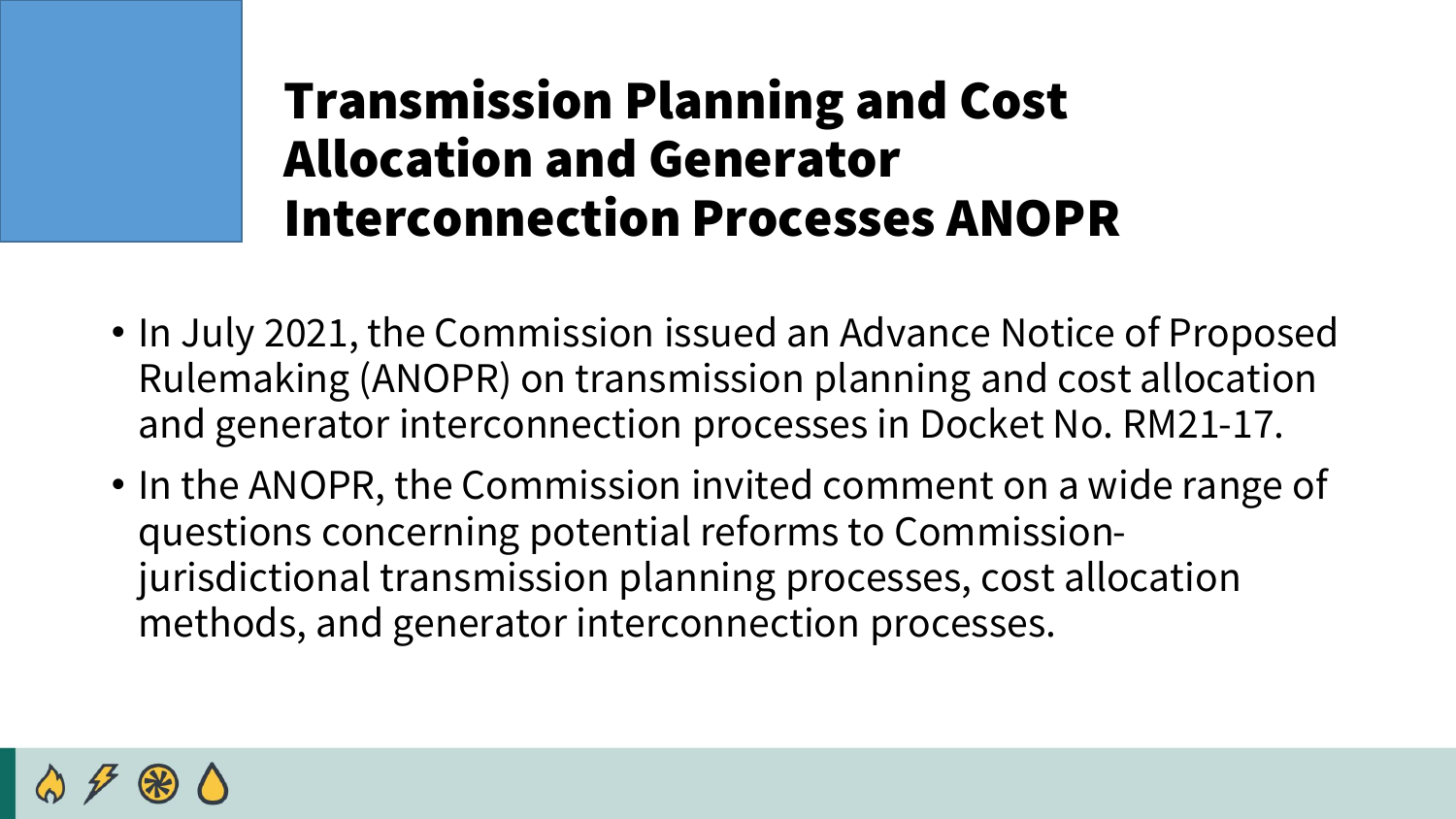# November 2021 Regional Transmission Planning Reforms Technical Conference

At the conference, panelists discussed:

- Factors to consider in long-term futures scenarios
- Consideration of longer-term futures scenarios in regional transmission planning processes
- Identification of geographic zones with high renewable resource potential for use in regional transmission planning processes

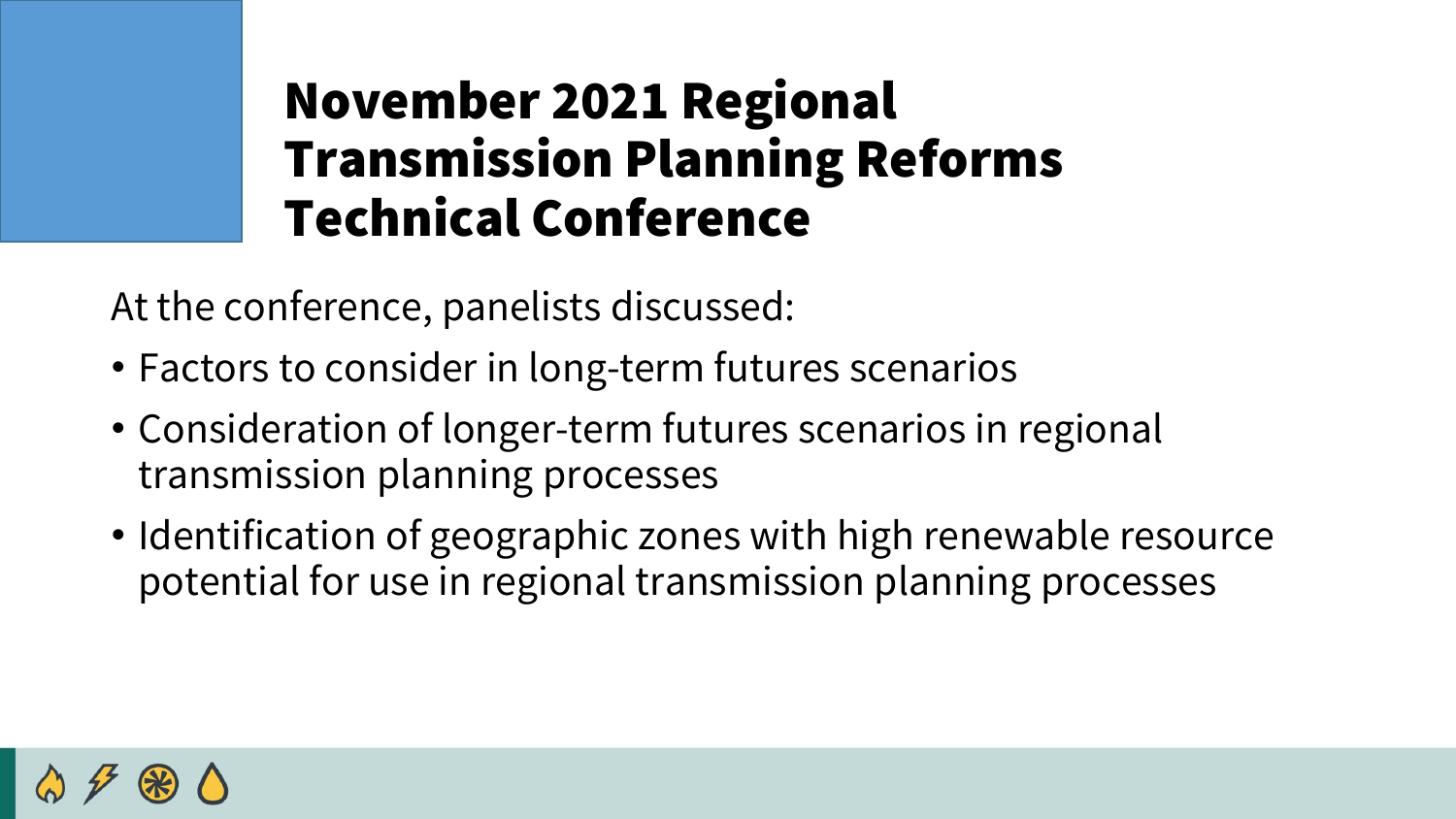#### Transmission Planning and Cost Allocation and Generator Interconnection Processes

[To learn more, please visit FERC's](https://elibrary.ferc.gov/eLibrary/search) eLibrary system at: **eLibrary** | General search (ferc.gov)

\**Search Docket No. RM21-17 to find the ANOPR, comments and reply comments, and the technical conference agenda, transcripts, and speaker materials*